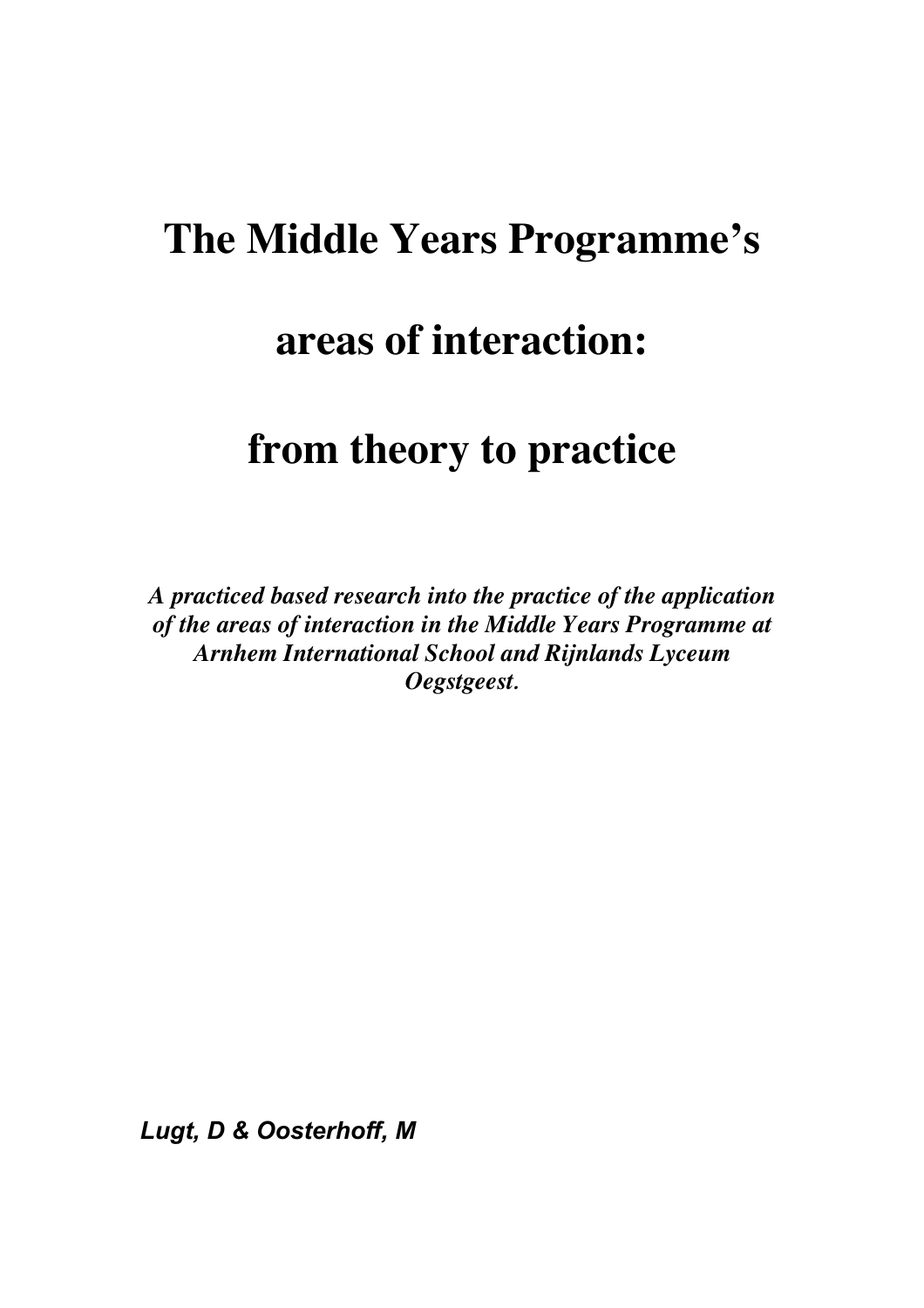## **1 Introduction**

The Middle Years Programme is an International Baccalaureate programme designed for students age 11 -16. Within the Middle Years Programme (MYP) of the International Baccalaureate Organisation (IBO) the areas of interaction have a central role. Recent developments show a 'shift' in the importance the IBO has assigned the use of the areas of interaction. The IBO wants teachers and schools to pay more attention to the use of these areas of interaction while teaching and planning. This 'shift' becomes apparent when comparing the new MYP guide (MYP: from principles into practice) with older guides. The difference is in the wording; in the new guide the usage of the word: 'must' appears throughout the text. Schools and teachers now 'must' follow certain guidelines. This also applies to the use of the areas of interaction. The areas of interaction 'must' now be mentioned explicitly while teaching.

This 'shift' is confirmed by Alexandra Perticato, an independent consultant for the IBO who recently visited AIS to evaluate the MYP programme. When asked if the IBO's guidelines regarding the use of the areas of interaction has changed over the years, she answered: *"In the past they [the areas of interaction] could be used explicitly, but they didn't necessarily have to be explicit. Now they do. The reason for this is that many people asked why in the MYP are there the areas of interaction?"* Besides mentioning them explicitly in class, the areas of interaction also have to feature in the planners. MYP coordinators at MYP schools are supposed to check the usage of the areas of interaction by there teachers.

The MYP coordinators at Arnhem International School (AIS) and Rijnlands Lyceum Oegstgeest (RLO) expressed a desire to gain insight into the practical application of the areas of interaction at their school. For the researchers it provided an opportunity to become more familiar with the programme themselves.

This research, therefore, aims at looking at the practical application of the areas of interaction at two schools in the Netherlands: Arnhem International School and Rijnlands Lyceum Oegstgeest thereby providing insight into the practice at these schools. This article aims at providing students educators with practical research advice and suggestions for further research into this topic. Furthermore it is meant for BITEP students and beginning MYP teachers interested in doing research about MYP.

# **2 Theoretical outline**

With the MYP, the IBO hopes to educate the decision makers of tomorrow:*'The responsibilities of educators is no longer to prepare good mathematicians, good biologists or good historians. The mission of schools is to prepare young people – the decision makers of tomorrow – to live in a complex multicultural society undergoing a process of rapid change and opening up a new world … [G. Renaud 1991]'*<sup>1</sup> . To accomplish this, the MYP focuses on holistic education and subject integration. Subjects are not to be studied as a body of

*1 The origins, philosophy and fundamental principles of the IB Diploma and MYP, page 13*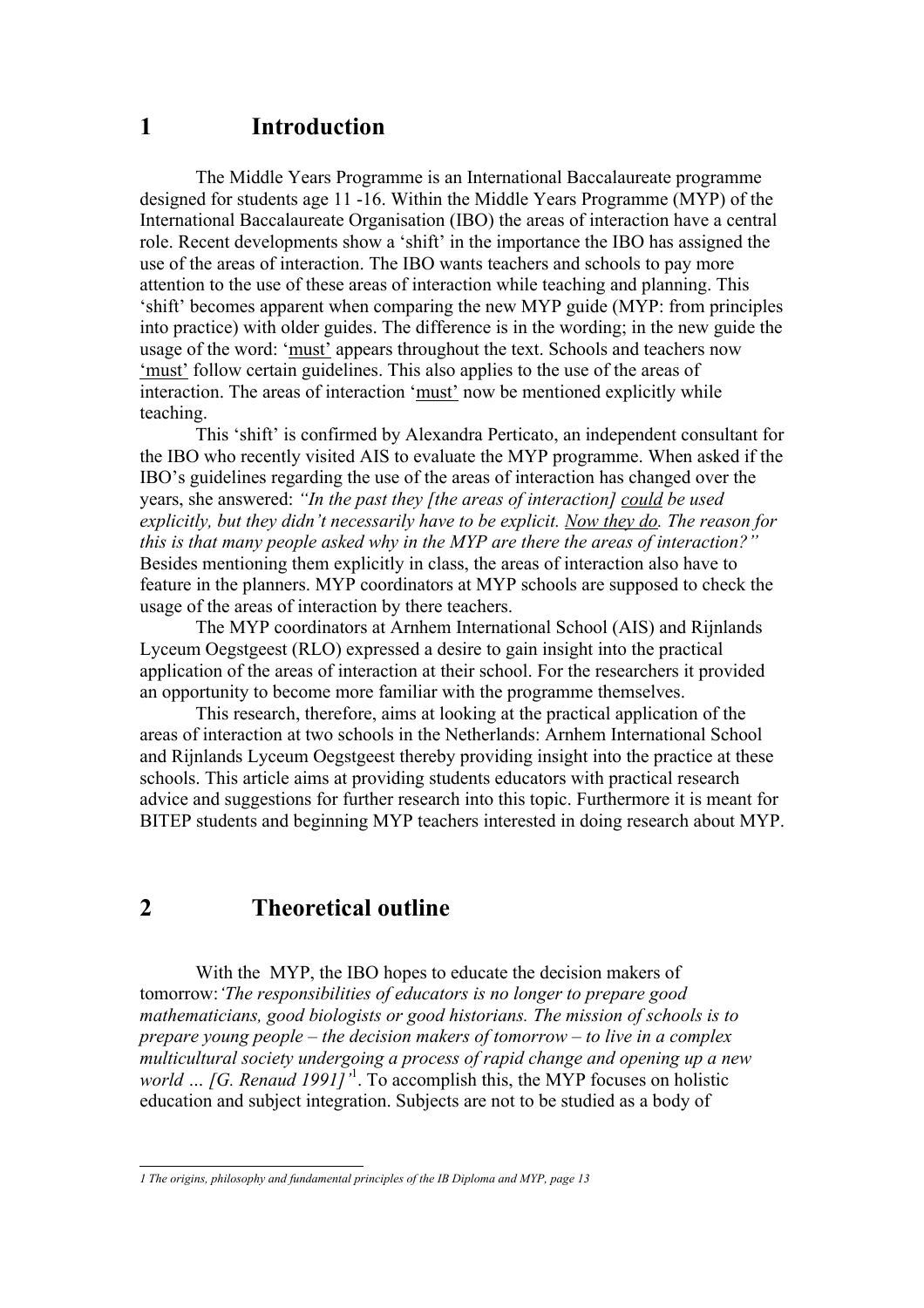knowledge only, but in connection with other subjects and the world around them. This helps the students to better retain and understand what they are leaning.

*"The aim and focus of holistic learning is making connections, e.g., connections between subjects or between thinking and intuition."*<sup>2</sup>

The MYP aims at education based on constructivism in order to transfer knowledge. Constructivism is a theory of knowledge that became widely accepted by the late 1980's. According to Roy Killen: *"In the past 30 years, our understanding of how people learn has changed dramatically. New approaches to cognitive research and development psychology suggest that learning is a much more individualised process than was previously thought. It is now generally accepted that most people learn best through personally meaningful experiences that enable them to connect new knowledge to what they already believe or understand. Such constructivist views of learning have led to a redefinition of effective teaching."*<sup>3</sup> It is based on the idea that students construct their knowledge based on their existing mental modals. Simply put, knowledge is constructed by the experience of the person. "*Learning, therefore, is simply the process of adjusting our mental models to accommodate new experiences."*<sup>4</sup> *" Good teaching is no longer about helping students to accumulate knowledge that is passed on to them by the teacher; it is about helping students to make sense of new information (no matter what its source), to integrate new information with their existing ideas and to apply their new understanding in meaningful and relevant ways."*<sup>5</sup>

The vehicle the MYP uses to transfer knowledge, to show connections between the content and the context (the world around them), to construct knowledge, and to integrate the different subjects, the MYP uses the areas of interaction. "*These provide globally significant values-related perspectives through which much of the subject curriculum must be viewed.*<sup>6</sup>  *Through the context for learning provided by the MYP's areas of interaction…students can come to realize that most real-world problems require insights gained from a variety of disciplines. ... The areas of interaction serve to emphasize the relationships between the subject groups and provide a global view of situations and issues."*<sup>7</sup>

If students need to be able to see the connection between the various subjects they are studying, it is necessary to write a curriculum that makes a puzzle out of all the pieces students are studying, so that both students and teachers can see the whole picture. In other words, we need a coherent curriculum. *A "coherent" curriculum is one that holds together, that makes sense as a whole; and in parts, whatever they are, are unified and connected by that sense of the whole.*<sup>8</sup>  *…coherence does not mean simply clarifying purpose in the existing curriculum. Rather, it suggests that creating coherence involves connecting parts of pieces of the curriculum, identifying*

*2 Holistic Learning: A Teacher's Guide to Integrated Studies. (abstract)*

*<sup>3</sup> Effective teaching strategies, page 2*

*<sup>4</sup> http://www.funderstanding.com/content/constructivism*

*<sup>5</sup> Effective teaching strategies, page 2*

*<sup>6</sup> Values, Constructivism and the IB curriculum, page 4*

*<sup>7</sup> MYP: From principles into practice, page 10*

*<sup>8</sup> Towards a coherent curriculum, Introduction page 3*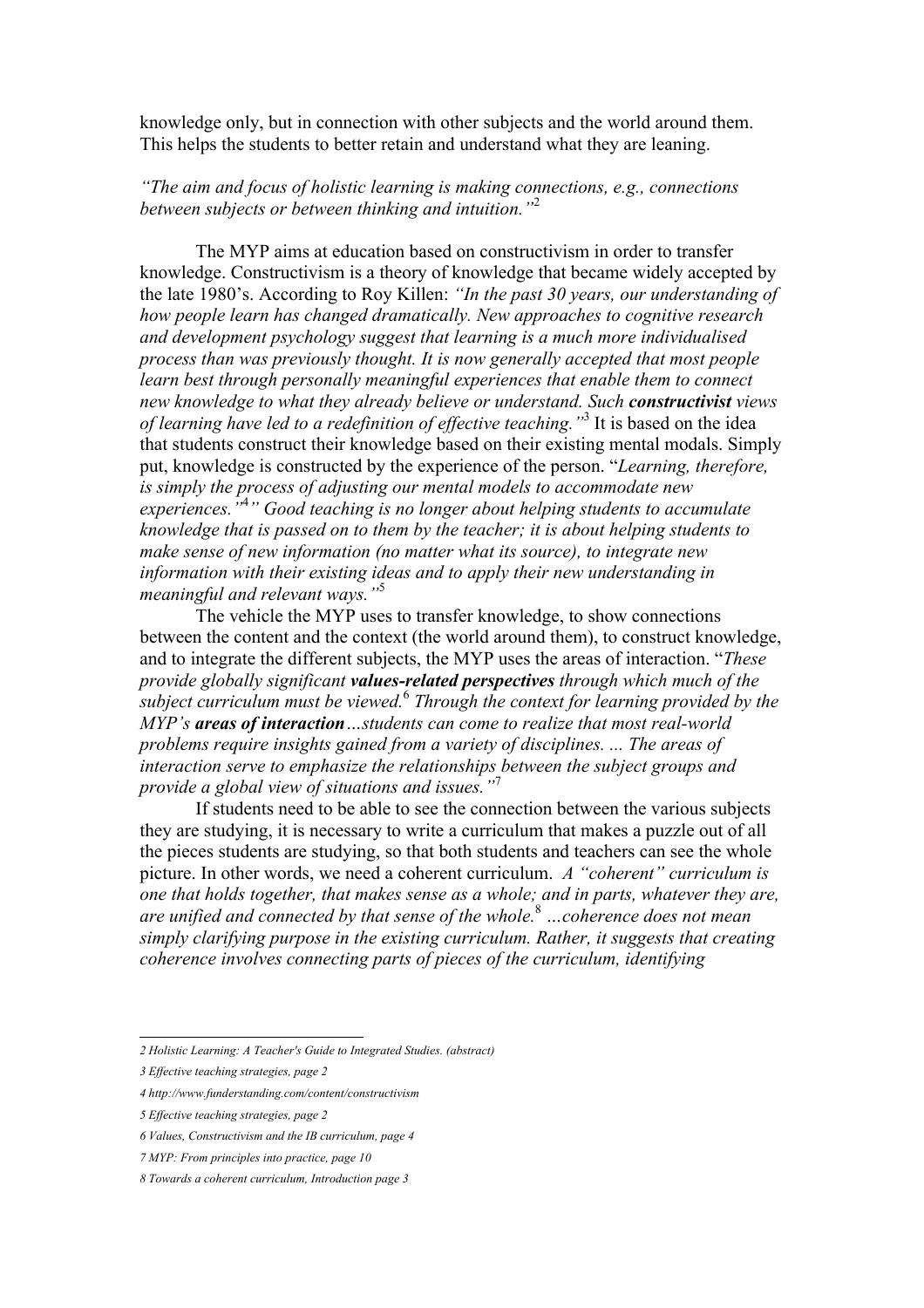#### *meaningful contexts for information and skills, and helping young people and adults to make sense of learning experiences."*<sup>9</sup>

The importance of a coherent curriculum is made clear by a study conducted by Schmidt, Houang and Cogan. Their study shows that a lack of a coherent curriculum is partially responsible for the America's poor average achievement when it comes to math students.<sup>10</sup>

In order to come to a coherent curriculum in the MYP programme, teachers are supposed to pay attention to vertical as well as horizontal planning. Vertical planning focuses on the development of the student from year one through five. Horizontal planning focuses on planning within the same year level between the different subjects. Horizontal planning ensures coherence between the subjects, throughout the years and subject integration. The focus is to plan the content through the context; the areas of interaction.

# **3 Research question and hypotheses**

This research sets out to see if the areas of interaction, the core of the MYP and the vehicles through which the IBO intends to transfer knowledge, are actually mentioned and used in the classroom by the teachers as the IBO intends them to be used. For this reason we have set up the following research question:

### *What is the practice of the application of the areas of interaction in the MYP at Arnhem International School and Rijnlands Lyceum Oegstgeest?*

This has led to the following sub-questions:

- 1. What is the teachers' knowledge on how to apply the areas of interaction according to the IBO guidelines?
- 2. Do the areas of interaction actually feature in class and how often?
- 3. Are students aware of the areas of interaction when mentioned in class?

Because of the fact that both AIS and RLO have undergone the application and authorization of the IBO it can be expected that at both schools the teachers are knowledgeable on the IBO guidelines and are using the areas of interaction in class. It is also expected that the students are aware of the areas when mentioned in class, since the majority of the students has been a student in the MYP for at least a few years.

## **4 Method**

AIS offers two of the IBO programmes. The school has been IB DP authorized since 1989 and MYP authorized since 2004. The school is housed in the building of the Lorentz Lyceum in Arnhem and is state funded.

The Rijnlands Lyceum Oegstgeest is a bilingual school that offers Dutch and International programmes, both fully accredited by the Dutch Ministry of Education.

*9 Towards a coherent curriculum, Introduction page 4*

*<sup>10</sup> A coherent curriculum. The case of mathematics, page 16*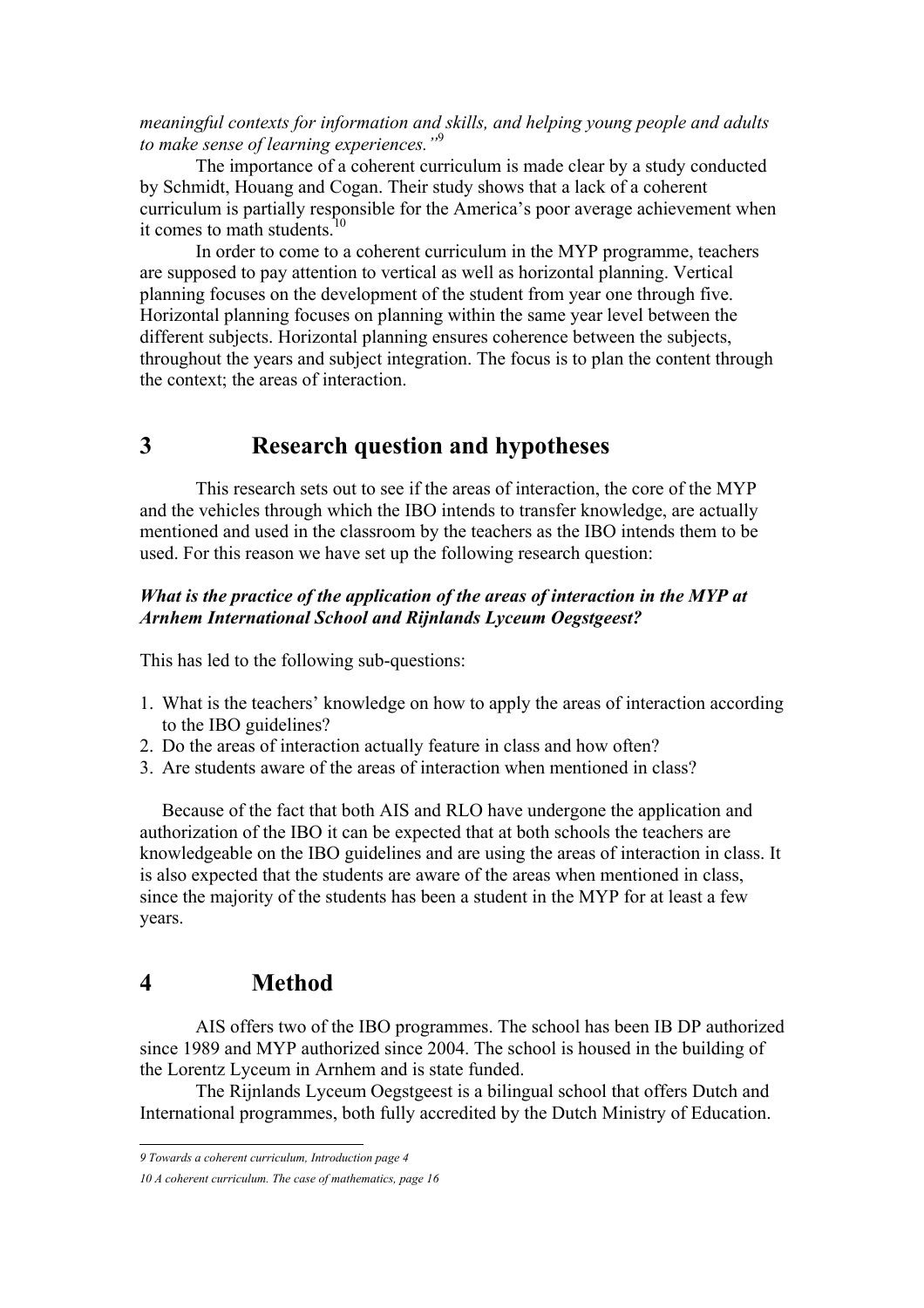RLO offers the International Baccalaureate Middle Years Programme for ages 11 to 16 and the International Baccalaureate Diploma Programme for ages 16 to 18. They have offered international education since 1983 with the introduction of the International Baccalaureate Diploma Programme.

At both schools, all MYP4 classes were part of the research group. At AIS the MYP 4 student populations consisted of 22 students divided over two classes. Eight students have been studying in the programme for three years, three for two years and seven started in the MYP at the beginning of the school year 2008 - 2009. At RLO the MYP 4 student populations consisted of 34 students divided over two classes. Many of the students have studied in the programme for 3 years although there are also students who only started at the beginning of the school year 2008-2009.

The teachers who participated in our research did so voluntarily and were humanities and science teachers of MYP4. The group of teachers was made up of both experienced and new teachers to the MYP. At AIS as well as RLO all teachers taught different programmes, i.e. DP and bilingual programme. At RLO some teachers even taught the Dutch programme. Furthermore, the MYP coordinators of both schools have had at least four years of experience teaching in the MYP, and at least two years experience as the MYP coordinator of their school.

To collect the necessary data several methods were used. Students were given a questionnaire prior to the research. The first question (Name the five areas of interaction) provided data concerning the basic knowledge of the students concerning the areas of interaction. When students were not able to name the areas of interaction it would be more difficult for them to recognize them in class. For the second question (In how many of the lessons are the areas mentioned?) students filled out the information per subject (geography, biology, economics, history, physical education, mathematics, etc). For data processing the data were grouped together in their respective subject groups (economics, geography, history put together for humanities and biology, chemistry, physics for sciences). It was the objective to look at the subject group, not the individual subjects.

Planners were studied to determine which areas of interaction the teacher intended to use in class. This information was needed by the observers in order to recognize the intended areas while observing classes. The areas of interaction were expected to be mentioned in the planners. This is a requirement of the IBO. For both AIS and RLO the planners were designed by the teachers themselves and were therefore all different.

Next, classes were observed to investigate if the areas of interaction were actually mentioned in class. While observing classes, score was kept each time the intended area of interaction was mentioned explicitly. For this a 'scorecard' was created. Since there were two observers, there might have been differences in the way they observed a class. A result could have been that the outcome of the observation was influenced by the observers. Therefore, the following was decided: checkmarks were only written when the intended area of interaction was mentioned explicitly. Videotaping classes proved to be too time consuming and this was decided against.

At the end of each observed class, students were asked to fill out a short questionnaire asking if they noticed the use of the area of interaction.

At the end of the observations, two MYP 4 teachers were interviewed per school to gain a better understanding about their knowledge on how to use the areas of interaction in the classroom and when planning, and to find out what support and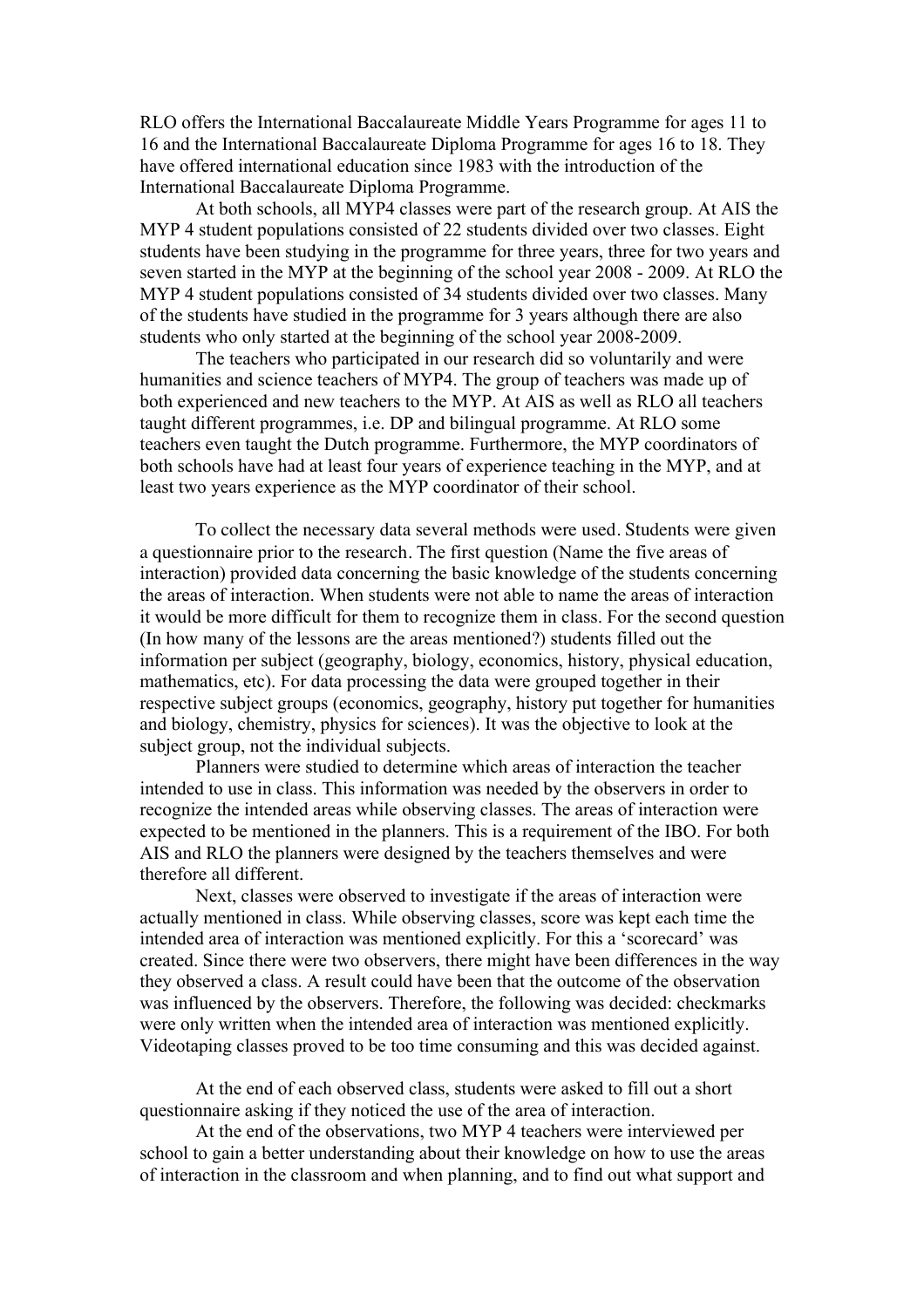instruction they are getting from their school and MYP coordinator. Neither the teachers nor the coordinator got a copy prior to the interview to ensure the data were accurate. Preparation could lead to incorrect results when checking what participants really know.

Finally both MYP coordinators were interviewed in order to find out whether or not the teachers get enough support form the school to make sure they are knowledgeable about the IBO principles and the application of the areas of interaction. They were also asked how they both check this knowledge and the teachers' application of the areas of interaction.

The information of the observations was compared with the data collected from the students at the end of class in order to find out if the students are actually aware of the use of the areas of interaction in class.

All names mentioned in this report are fictitious, to protect the privacy of the teachers willing to help in this research.

# **5 Results**

# **5.1 Questionnaire**

The results from the questionnaire showed that 15 of the 18 students who filled out the questionnaire at AIS were able to mention all five areas of interaction, 2 students knew four and 1 student knew 2 areas of interaction. At RLO, 11 of 19 students were able to mention all five areas of interaction, 6 students knew four and 3 students didn't know any.

Figure 1. shows the results of the second question of the questionnaire, which is the percentage of the classes in which the areas of interaction are mentioned according to the students at AIS. The students had 6 response choices: *every class, usually, often, sometimes, seldom* and *never*.

For humanities the following trend can be seen. According to almost half the students (45%), the areas of interaction are mentioned in almost every class (usually). The Humanities did not score lower than 'sometimes' and scored high for 'usually. For the sciences the student responses are distributed around often but no clear trend can be distinguished.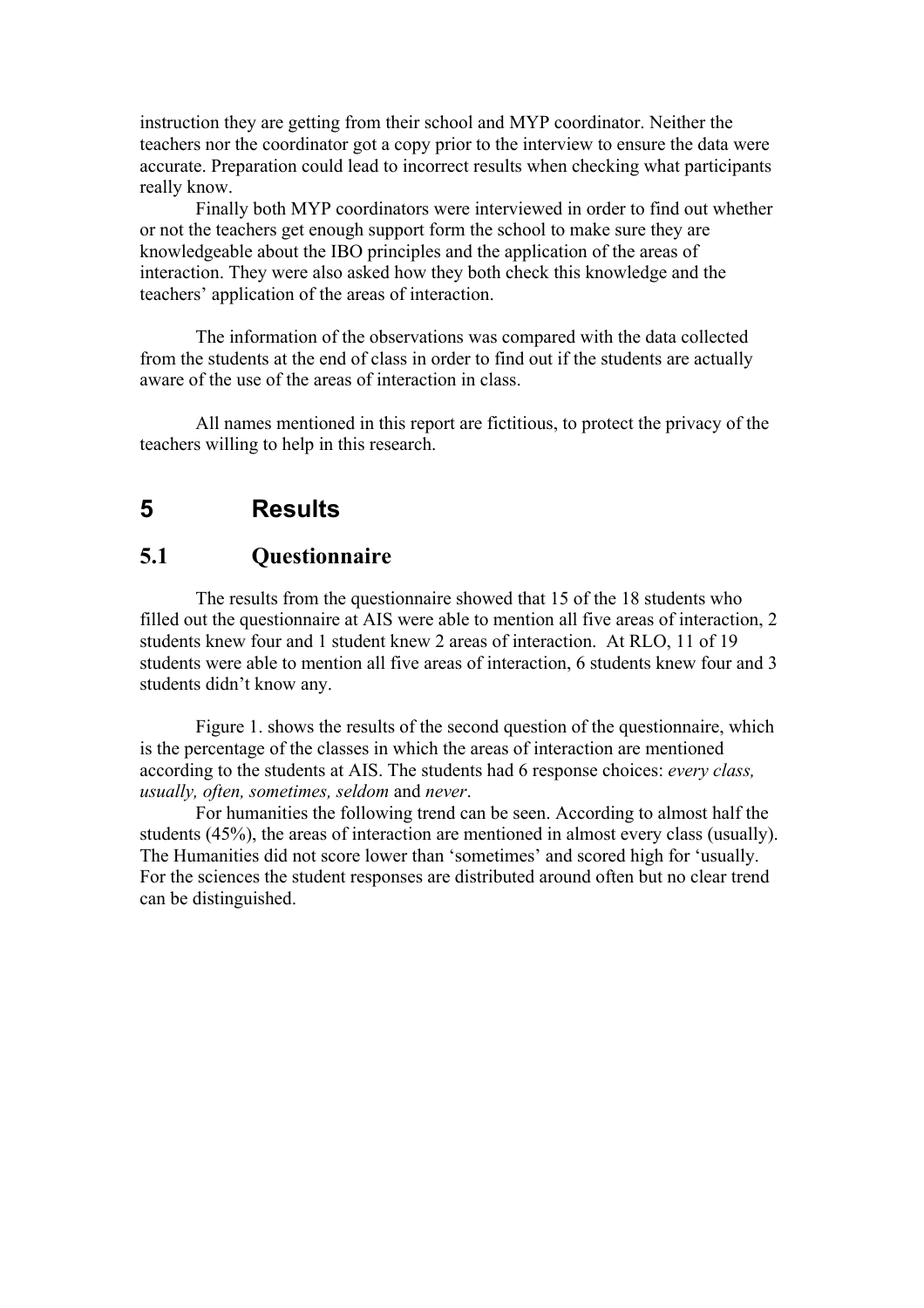

*Fig 1. The number of classes per subject group in which the areas of interaction are used according to the students at AIS in percentages. (In black sciences, in white humanities)*

Figure 2. shows the results to the second question of the questionnaire for RLO. As is shown in figure 2, a trend can be seen towards 'sometimes', 'seldom' and 'never'. Here there is no difference between the sciences and humanities. Furthermore this figure shows that overall the areas of interaction are mentioned more in humanities than in the sciences.



*Fig. 2. The number of classes per subject group in which the areas of interaction are used according to the students at RLO in percentages.(In black sciences, in white humanities.)*

While the focus of the study was on the two subject groups humanities and science, three other subject groups; mathematics, arts and physical education (PE) were also studied.

For AIS the results show that in the PE class the students report that the areas of interaction were seldom to never mentioned. In the subject group Mathematics the responses were more equally distributed across the response options 'often' and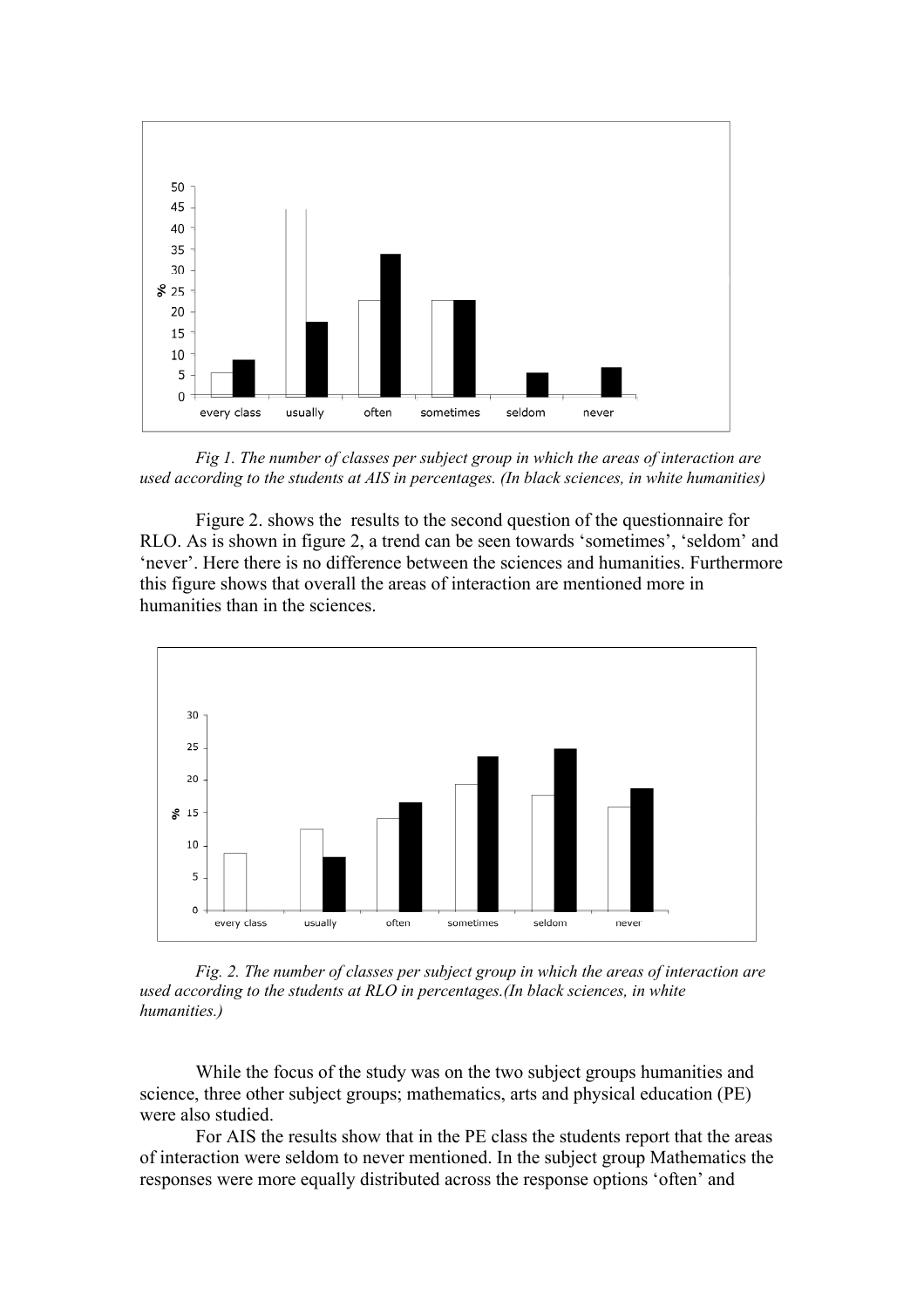'never'. For arts there was an interesting dissociation since a little over 33 % of the students claimed that none of the areas of interaction was never used in class, while 11% of the students reported that at least on of the areas on interaction were mentioned in every class.

At RLO the results showed that the subjects did not differ from each other and that the trend is that the areas of interaction were either mentioned 'sometimes' or 'seldom'.

## **5.2 Planners**

In almost all the planners that were checked an intended area of interaction was mentioned. The planners of one of the humanities teachers at RLO did not mention any area of interaction. The researcher did not know what the intended area of interaction was for these classes.

## **5.3 Classroom observation**

Lessons were observed in both schools to see if the planned areas of interaction were mentioned. At AIS, five humanities classes were observed. In four of these classes, the intended area of interaction was mentioned explicitly. Of the observed science classes this was four out of eight. Overall that is eight out of the thirteen observed classes. At RLO, three humanities classes were observed. In one of the three humanities classes the intended area of interaction was mentioned explicitly. Of the observed science classes this was also one out of three.

A comparison between the observations of the researchers and the 'observation' of the students was also conducted. The results are shown in tables 1 and 2. The column 'observer' shows if the intended area was mentioned in that class explicitly or not. In the column 'students' we find the percentage of the students that gave the same answer as the observer.

| <b>Subject Group</b> | <b>Classes observed</b> | <b>Observer</b> | <b>Students</b> |
|----------------------|-------------------------|-----------------|-----------------|
| Humanities           | Class 1                 | Yes             | 92%             |
|                      | Class 2                 | Yes             | 64%             |
|                      | Class 3                 | N <sub>0</sub>  | 70%             |
|                      | Class 4                 | <b>Yes</b>      | 100%            |
|                      | Class 5                 | Yes             | 100%            |
| Sciences             | Class 1                 | Yes             | 100%            |
|                      | Class 2                 | Yes             | 83%             |
|                      | Class 3                 | Yes             | 92%             |
|                      | Class 4                 | N <sub>0</sub>  | 33%             |
|                      | Class 5                 | Yes             | 80%             |
|                      | Class $6$               | No              | 60%             |
|                      | Class 7                 | N <sub>0</sub>  | 60%             |
|                      | Class 8                 | N <sub>0</sub>  | 71%             |

*Percentage of students whose answer (Was the intended area of interaction mentioned during this class?) corresponded to the observation of the researcher at AIS*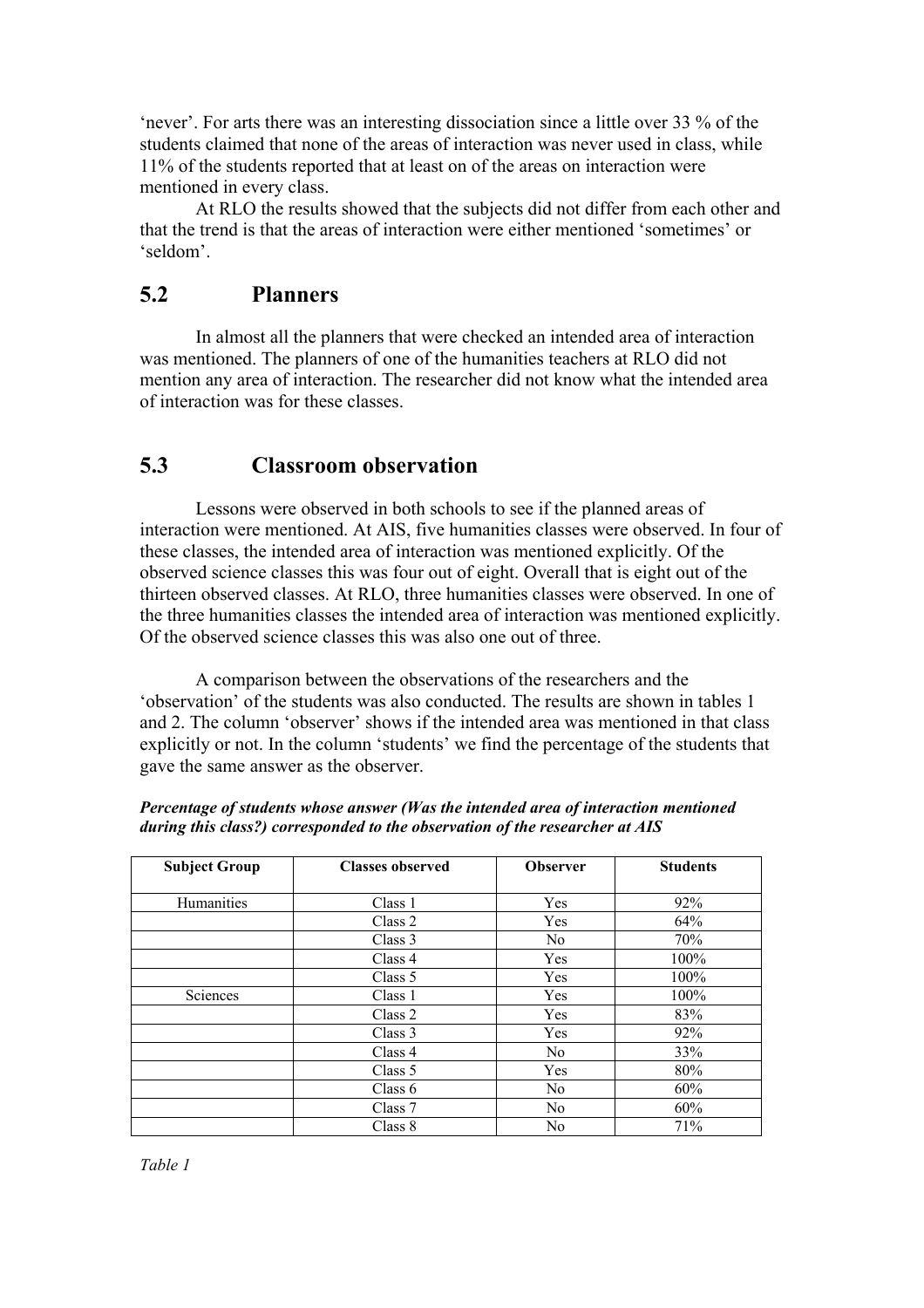| Percentage of students whose answer (Was the intended area of interaction mentioned |  |
|-------------------------------------------------------------------------------------|--|
| during this class?) corresponded to the observation of the researcher at $RLO$      |  |

| <b>Subject Group</b> | <b>Class observed</b> | <b>Observer</b> | <b>Students</b> |
|----------------------|-----------------------|-----------------|-----------------|
|                      |                       |                 |                 |
| Humanities           | Class 1               | Yes             | 59%             |
|                      | Class 2               | No              | 21%             |
|                      | Class 3               | No              | 29%             |
| Sciences             | Class 1               | No              | 27%             |
|                      | Class 2               | No              | 21%             |
|                      | Class 3               | Yes             | 36%             |

*Table 2*

### **5.4 Teachers' interviews**

The results of the teachers' interviews show that all teachers have worked in the MYP for quite some time. At AIS and RLO the teachers were familiar with the IBO's ideas behind using the areas of interaction. All teachers acknowledged getting enough support and opportunities to educate themselves regarding the MYP.

### **5.5 Coordinators' interview**

The data from the interviews with the MYP coordinators at both schools show that they think their teachers are knowledgeable when it comes to the IBO principles and at both schools the teachers are given enough schooling facilities to get to grips with the MYP principles. Neither coordinator has mentioned visiting classes and seeing for themselves if and how the areas of interaction are being mentioned in class at all. Brenda states that she is not aware of what actually goes on in the classrooms.

# **6 Conclusion**

# **6.1 Answering the sub-questions**

In this section the questions asked at the beginning of this chapter will be answered. The quality of the results will be discussed at the same time.

### **6.1.1 What is the teachers' knowledge on how to apply the areas of interaction according to the IBO guidelines?**

From the interviews conducted with the MYP coordinators it has become clear that both AIS and RLO teachers are well aware of the IBO principles and overall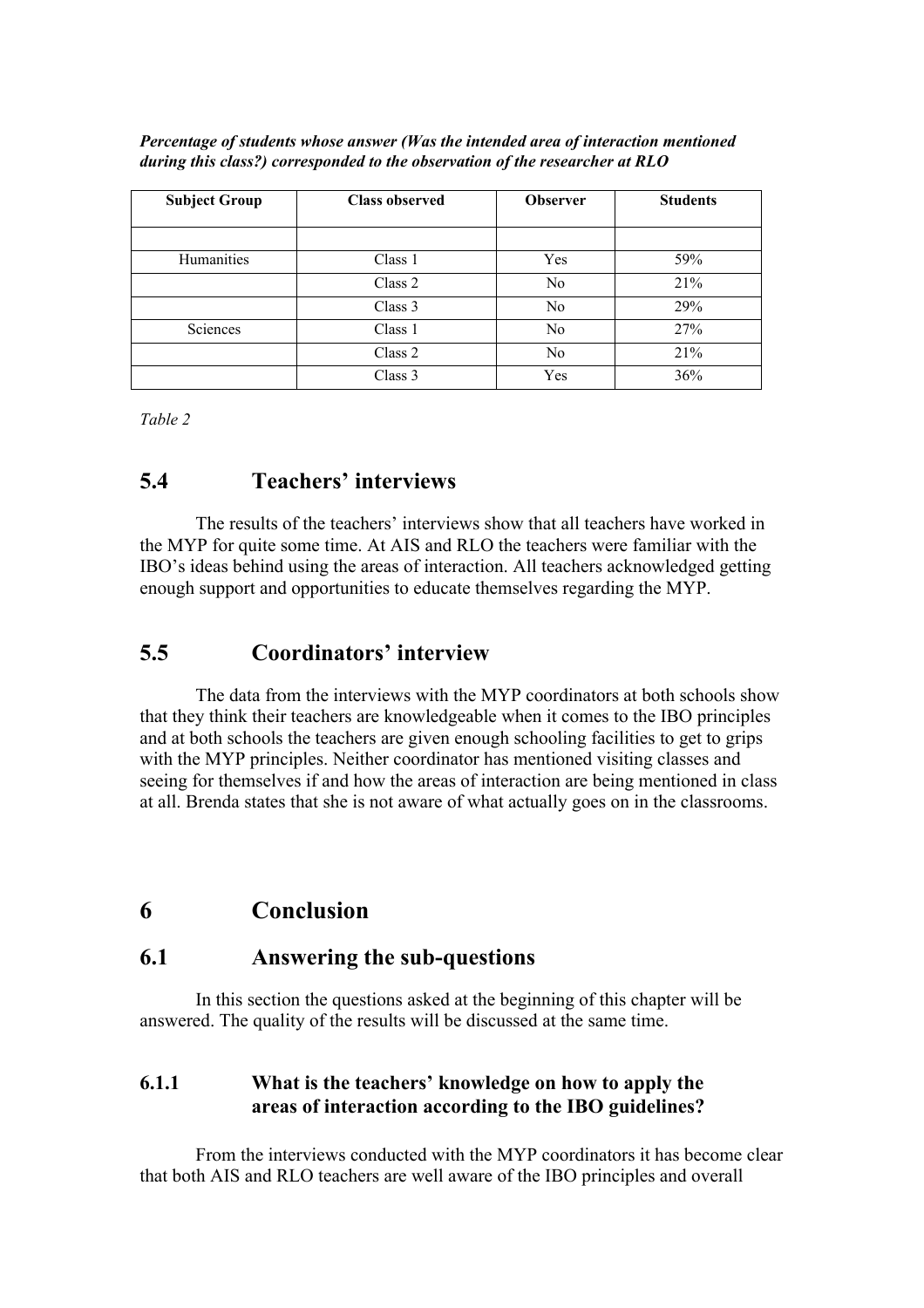guidelines concerning the use of the areas of interaction. They know this from the training teachers have received, from their answers at meetings and from ongoing reflection when problems need to be solved. At AIS, however, the MYP coordinator, stressed the fact that she was not sure about the new teachers. In this case she was referring to the teachers who had recently joined the school and hadn't had the opportunity yet to attend one of the IBO's workshops, or had time to work through all the MYP documentation.

In both interviews it was made clear that at both schools the teachers are given enough schooling facilities to get to grips with the MYP principles. Also in both schools the MYP coordinators are always available to answer IBO related questions. During the interview all teachers acknowledged (themselves) they get enough training and all claim to have sufficient knowledge.

Further evidence of their knowledge on how to apply the areas of interaction can be found in the planners. According to the IBO guidelines, while planning, teachers must make use of the areas of interaction. The areas of interaction must therefore also feature in all planners. In all planners of the teachers at AIS the areas are mentioned according to the IBO guidelines.

At RLO, however, one of the teachers did not mention any area of interaction in her planner. The reason for this was that it takes a lot of time to place all the subjects in the prescribed format, the teacher simply hadn't done that yet for this subject.

Because the interview was not in-depth enough, the validity of the teachers' answer about their own knowledge cannot be used to draw specific conclusions.

### **6.1.2 Do the areas of interaction actually feature in class?**

#### **6.1.2.1 AIS**

Looking at the results the answer to this question would be affirmative, they do feature in class, but not in all classes. In eight out of the thirteen classes the intended area of interaction was mentioned explicitly. It is worthwhile, however, to take a closer look at the results of the teachers separately to see why this is the case.

Two of the three observed science teachers hardly mentioned the areas of interaction. This can be attributed to either lack of experience on the teachers' part (as was the case with one of the observed teachers), or the fact that a teacher finds it hard to change from old to new practice. The third teacher always mentioned the intended area of interaction each time. She is also the MYP coordinator, is very experienced and has in depth knowledge of the programme and how to apply the philosophies. The humanities teachers usually use the areas of interaction. One of the two observed humanities teachers at AIS has been with the programme from the start, is an area leader and has played an important role setting up the programme at the school. The other teacher has been teaching at the programme for two years.

This implies that knowledge, experience and drive are factors that influence whether or not the areas are mentioned in class. This corresponds with the initial hypothesis.

#### **6.1.2.2 RLO**

It can be concluded that the observed humanities and sciences teachers seldom mention the areas of interaction planned for that lesson. The reason for this is, in the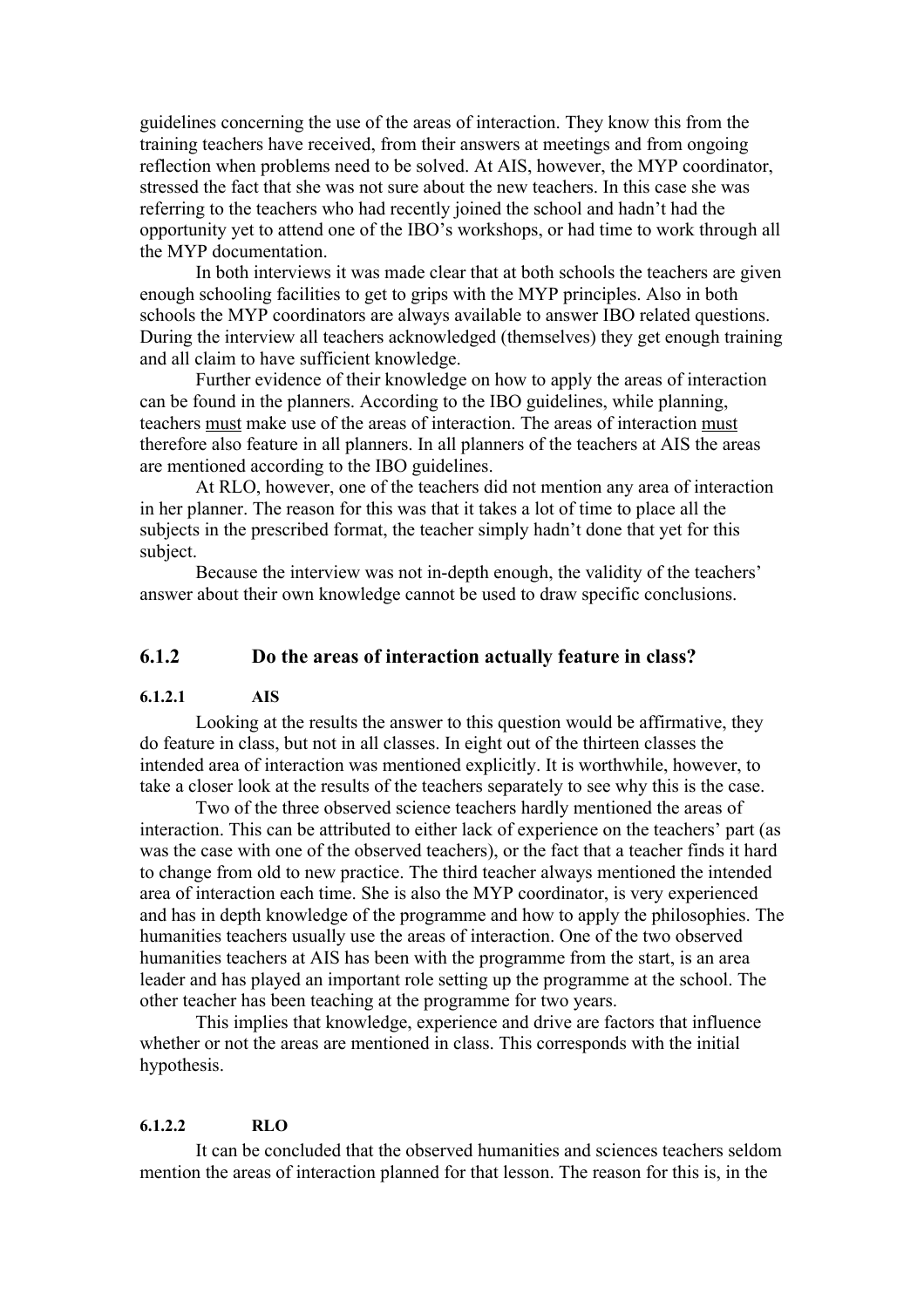case of sciences, that the teacher does not mention the areas of interaction explicitly but implicitly. For the humanities only one teacher can be taken into account because one planner did not mention any of the areas of interaction. So, only the teacher with the least experience was left over. Basing conclusions on one experienced teacher for a whole department would not be correct.

As has become clear from the discussion about AIS, the data from the students' questionnaire can not be used to answer this question.

From the data collected it appears there is a distinctive difference between the ways the areas of interaction are applied at both schools. It is already argued that only a small amount of data has been collected, too small to draw any major conclusions on. It does look, though, like there is a distinctive difference between the ways the areas of interaction are applied at both schools. At AIS, as opposed to RLO, the areas of interaction are mentioned more often in the planners as well as in the classroom. However, the researchers cannot conclude that MYP teachers at RLO are less inclined to use the areas of interaction in their classes. The amount of data is just too small. According to the MYP coordinator at RLO the law of the handicap of a head start might have come into play at her school.

#### **6.1.2.3 Validity of the data**

The question that has to be answered is whether or not the teachers, while being observed, were influenced in any way. Although no valid data are available to answer this question, it has become clear from informal discussion with the students, that this has been the case, at least at AIS. The students mentioned that they noticed the areas were mentioned more frequently and in more classes than normally while the IBO evaluation team was present and when the researcher in question attended their classes while collecting data. This implies that little to no value can be attributed to the collected data.

### **6.1.3 Are students aware of the areas of interaction when mentioned in class?**

To answer this question, the results from question one of the questionnaire and the comparison between the observations of the researchers and those of the students were used.

#### **6.1.3.1 AIS**

Most AIS students were able to answer the question to name the five areas of interaction. The result is not surprising when taken into account that most students have been in the programme for a considerable time and the fact they have all followed the introduction into the MYP. The results might have been influenced, however, by the fact that the MYP programme model is posted throughout the school, so students could have copied these

Table one shows that in seven of the eight observed classes where the intended area of interaction was mentioned a large majority of the students (80 percent or more) was aware of this. This implies that students at AIS are aware. Students are less capable to give a correct response when the intended area of interaction is not mentioned. A possible explanation as to why some students still filled out they heard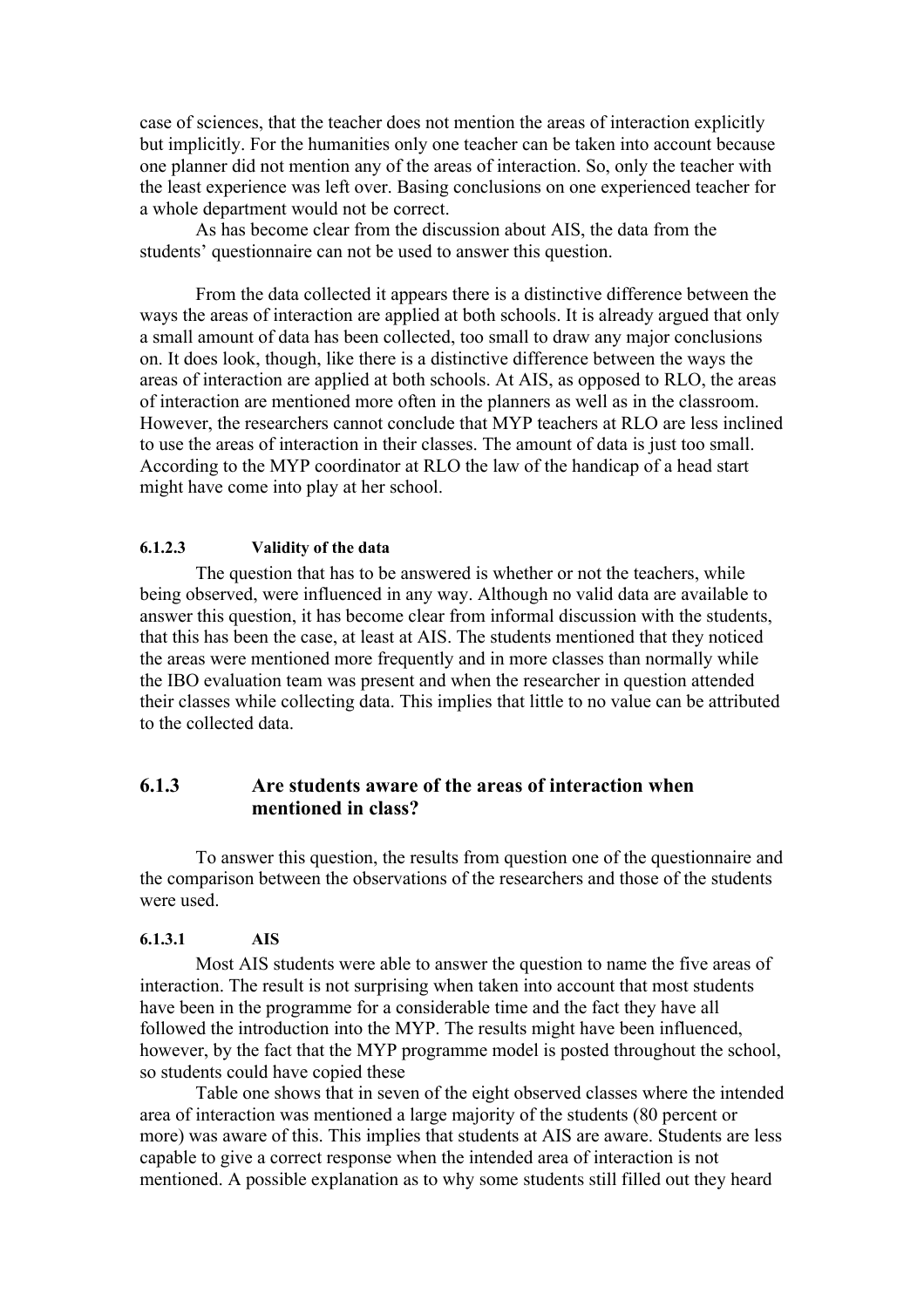the area being mentioned, might be that students assumed this was the case, but they didn't really pick up on it. They might have filled out they had heard the area being mentioned not to look unaware.

Apart from this it is difficult to draw conclusions from these data. For that the group of students wasn't big enough. Overall, the results from AIS seem to correspond with the initial hypothesis.

#### **6.1.3.2 RLO**

Even though 40% of the students know all the five areas of interaction, most students hardly pick up on the areas of interaction that have been mentioned by the teacher. An explanation for this can be that the teacher mentions the areas of interaction implicitly resulting in that the students can't pick up on them. Or, the students didn't feel like filling out the forms given to them after each lesson. Many times their lack of cooperation could be seen on the forms; many of them were purposefully filled in with irrelevant words.

# **6.2 Answering the main research question**

#### *What is the practice of the application of the areas of interaction in the MYP at Arnhem International School (AIS) and Rijnlands Lyceum Oegstgeest (RLO)?*

The data suggest a difference between both AIS and RLO. At AIS the areas of interaction are mentioned in more of the classes than at RLO. An explanation for this difference is, as has been said earlier, that teachers at AIS intentionally mentioned the areas of interaction more often because of the fact they were being observed.

Students at AIS also seem to be more aware of the fact the intended areas of interaction are mentioned in class. A reason for this can not be gained from the available data, although the students at RLO did seem to have influenced the outcome of the results for this school.

Still, one cannot conclude that at AIS, the practical application of the areas of interaction is better at AIS than at RLO. Too many factors influenced the results and too little data was collected to base any real conclusions on. Therefore, in the next section, suggestions will be given for further research.

# **6.3 Suggestions and advice for further research into the application of the areas of interaction**

This has been an investigative research; an investigation into the practical application of the areas of interaction at two schools in the Netherlands. Unfortunately, based on the data collected, no real conclusions can be drawn. The research has, however, led to a deeper understanding of the complexity of the matter at hand and a better understanding of the procedures to be followed in order to answer the main research question. In order to gain real deep understanding into the application of the areas of interaction at a school, many of the factors researched during this research will have to be researched in more detail. In other words, more data need to be collected. One could even argue that each of the following discussions are worthy of a complete research in itself. The first discussion deals with suggestions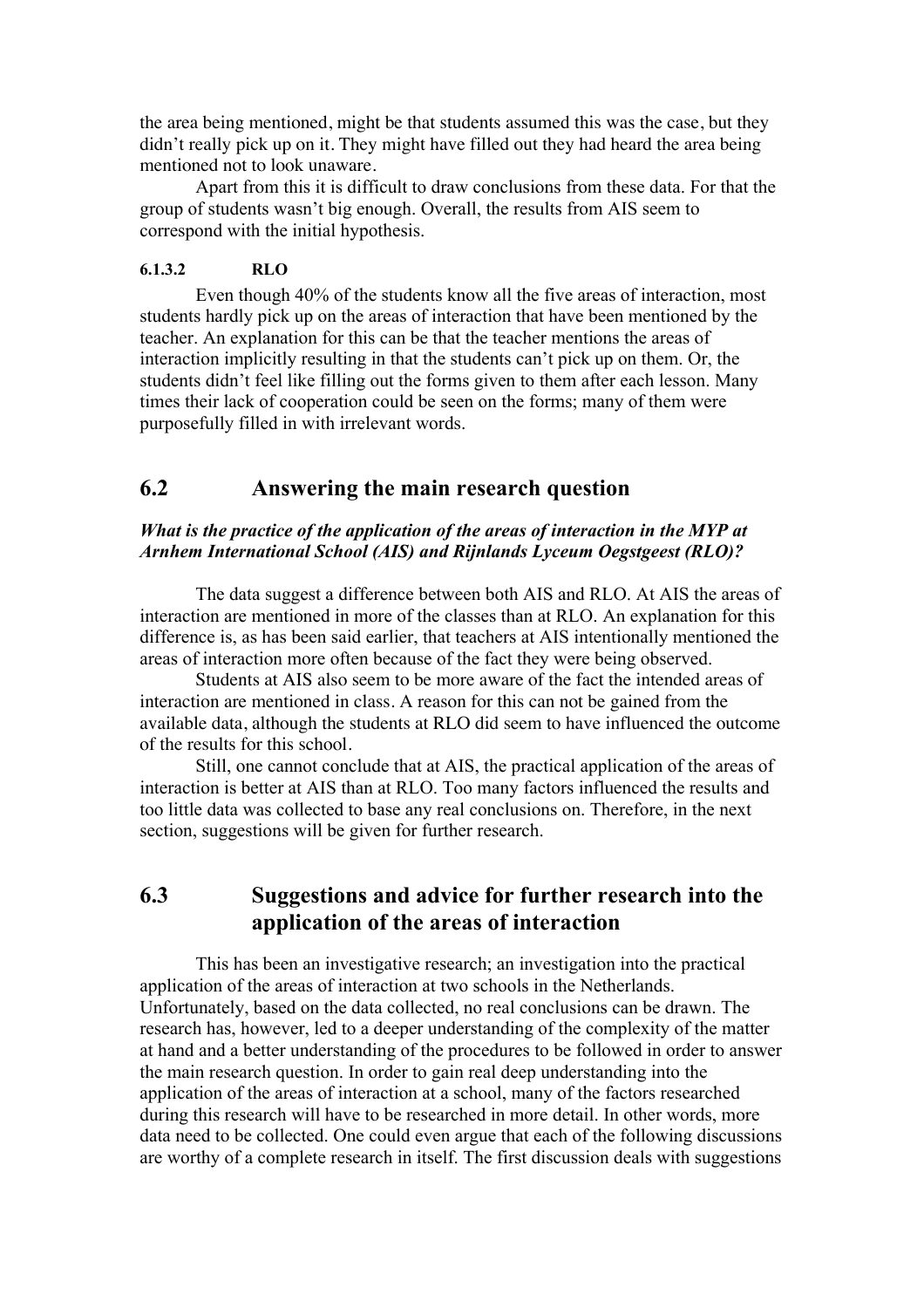on how to improve this research. The other three discussions are closely related to the first one, but deal with possible follow-up research

### **6.3.1 Classroom observation**

In paragraph 4.1.3.3, 'validity of the data', it was mentioned that the researchers have a strong suspicion that some teachers at AIS mentioned the areas of interaction more explicitly and more frequently than they would have done if their classes wouldn't have been observed. This was hinted at by the teachers themselves and confirmed by informal conversations with the students. Unfortunately this only became clear after the observations were conducted. This effect can in future research be dealt with. This effect, the observant changing regular behavior is called *the observer effect*. According to the association of qualitative research, the observer effect deals with *"the difference that is made to an activity or a person by it being observed. People may well not behave in their usual manner whilst aware of being watched, or when being interviewed while carrying out an activity."11* Dealing with this effect as a researcher requires experience. "*Many forms of research involve similar problems and allowing for these in interpretation is a key professional skill for researchers. Commercial researchers actively use their <i>experience* of *conducting many interviews and observations over time, building useful benchmarks about observer and interviewer effects in general."<sup>12</sup>*

The reason why teachers would display this behaviour in this case might be found in the topic being researched; the areas of interaction. The areas of interaction form the core of the MYP. Their importance has been discussed in chapter one. The research, then, was aimed at finding out if the essentials of the programme were being implemented as expected by the IBO. In other words, are teachers doing the right thing? Knowing one is being observed to check just this, and the fact that the results were going to be shared with the MYP coordinator and the head of the department, could have led to the afore mentioned observer effect. Teachers will make sure they mention the areas while being observed displaying they are following the wishes of the IBO and are, thus, doing a good job.

The question now, considering the delicateness of the topic being researched and the observer effect, is how to conduct this research in order to collect data that are valid enough to base conclusions on.

First, those in charge of the programme should discuss the objective of such a research with the teachers in question openly. Focus should be on the *why* of the research; obtaining information to improve the programme, not to pass judgment. The MYP coordinator should try to create a '*we'* and '*us'* atmosphere. It is necessary to stress the fact that those being observed are not being scrutinized, but that the aim of the observations is to improve as a department, a school and as a professional. Teachers have to feel safe and secure being observed and not get the feeling they are being judged for their actions. The research should be put in the light of improving, not assessing. The teacher has to feel comfortable to do what he or she is always doing.

*11 The association of qualitative research, the observer effect*

*<sup>12</sup> The association of qualitative research, the observer effect*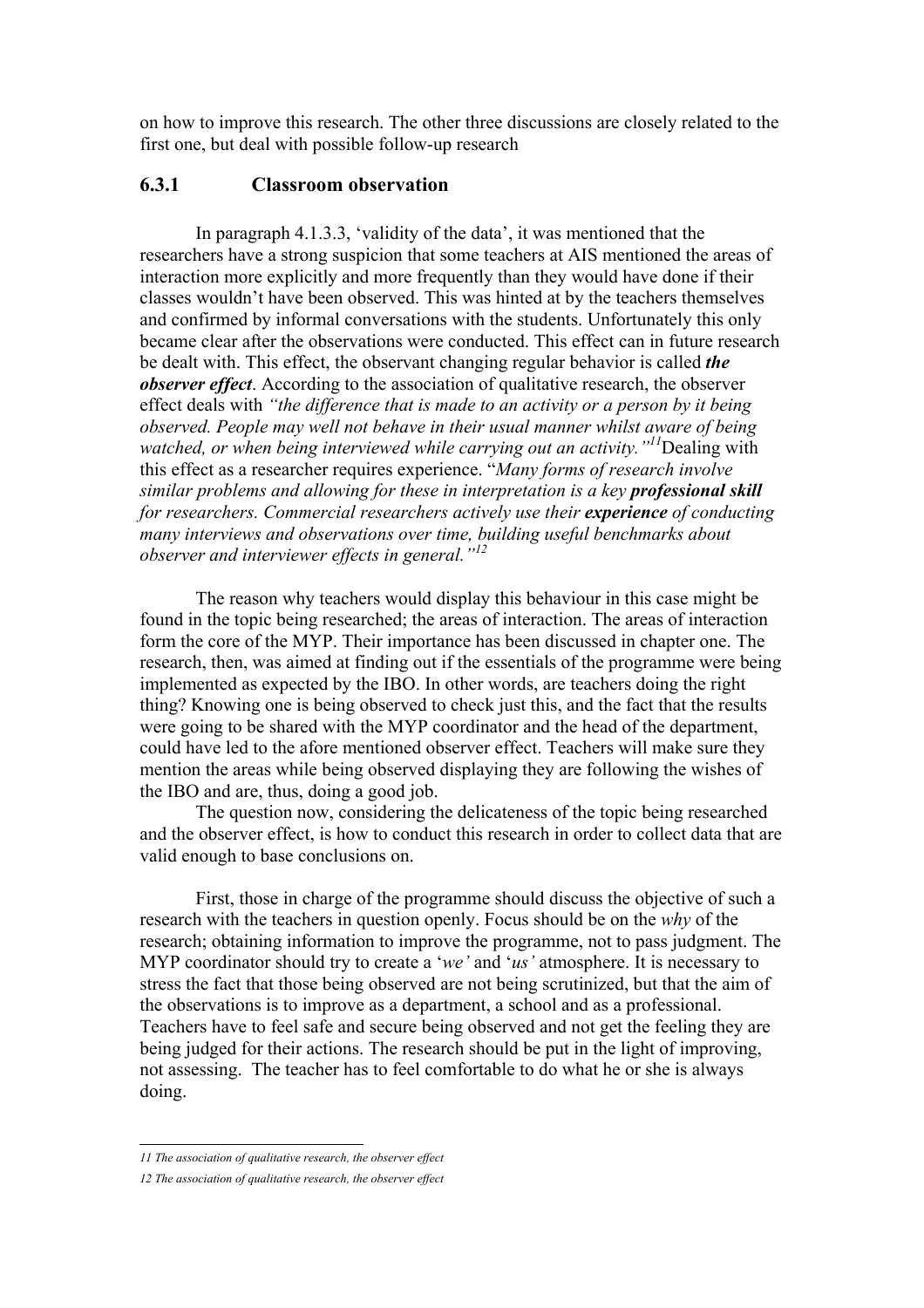Second, there should be a feeling of absolute anonymity amongst the participants (in the research conducted here, this was not possible due to time constraints). This would make the teachers feel more secure about not being judged personally. Although in this research the teachers have absolute anonymity for the reader not familiar with the schools, for their own schools in question they have not. It is possible for those working at the school to deduce which results go with which teacher, since everybody knows which teachers were being observed.

Third, more classes and more teachers need to be observed. It is clear that more data are needed to answer the research question. Observing more teachers also helps to guarantee anonymity. The ideal situation, of course, would be to observe each of the teachers at least five or six times. Since this would be too large a task, a large enough sample would have to be determined.

The following procedure could be followed: The MYP coordinator should first try to create the correct conditions and atmosphere in the school. Instead of having an observer present in a classroom, only use a camera. Place a camera in each of the classroom and at random moments tape the class. When recording a class, tape the entire class. Tape a large enough number of classes. From these recordings, randomly select a large enough number of recordings. Use these recordings as your data. Use the planners to determine the intended area of interaction, use a similar tick list as was used during this research to determine in how many of the classes the intended area of interaction is mentioned explicitly.

It is clear that a research like this requires more time and resources than were available during this research. It would be advisable to conduct the research over a time span of maybe one year, making sure the start and / or end of the school year do not influence the results. It might even be suggested to spread this research out over a couple of years thereby making it possible to identify variability between different academic years.

### **6.3.2 Teachers' knowledge**

During this research teachers were asked about their knowledge of the programme and if they mention the areas of interaction in the classroom. Another, maybe more interesting, issue that might be investigated is whether or not teachers actually feel comfortable using the areas of interaction. The previous discussion leads us to believe some do not. In order to find out if this is really the case, a follow-up research should be geared towards answering the following questions:

- Do teachers have difficulties changing their regular content based teaching styles with a context based teaching style? Do teachers have trouble letting go of old practices? Do teachers have difficulties coming to grips with using these areas of interaction?
- What are some of the difficulties they have encountered by implementing the areas of interaction? Are they struggling with them while planning and teaching?
- What do teachers really think and feel about using these areas? Do they believe in the concept of using the areas of interaction?

A more in-depth interview should be conducted in order to find answers to these questions. The number of teachers being interviewed should be large enough to base conclusions on. Classroom video recordings (see previous section) should be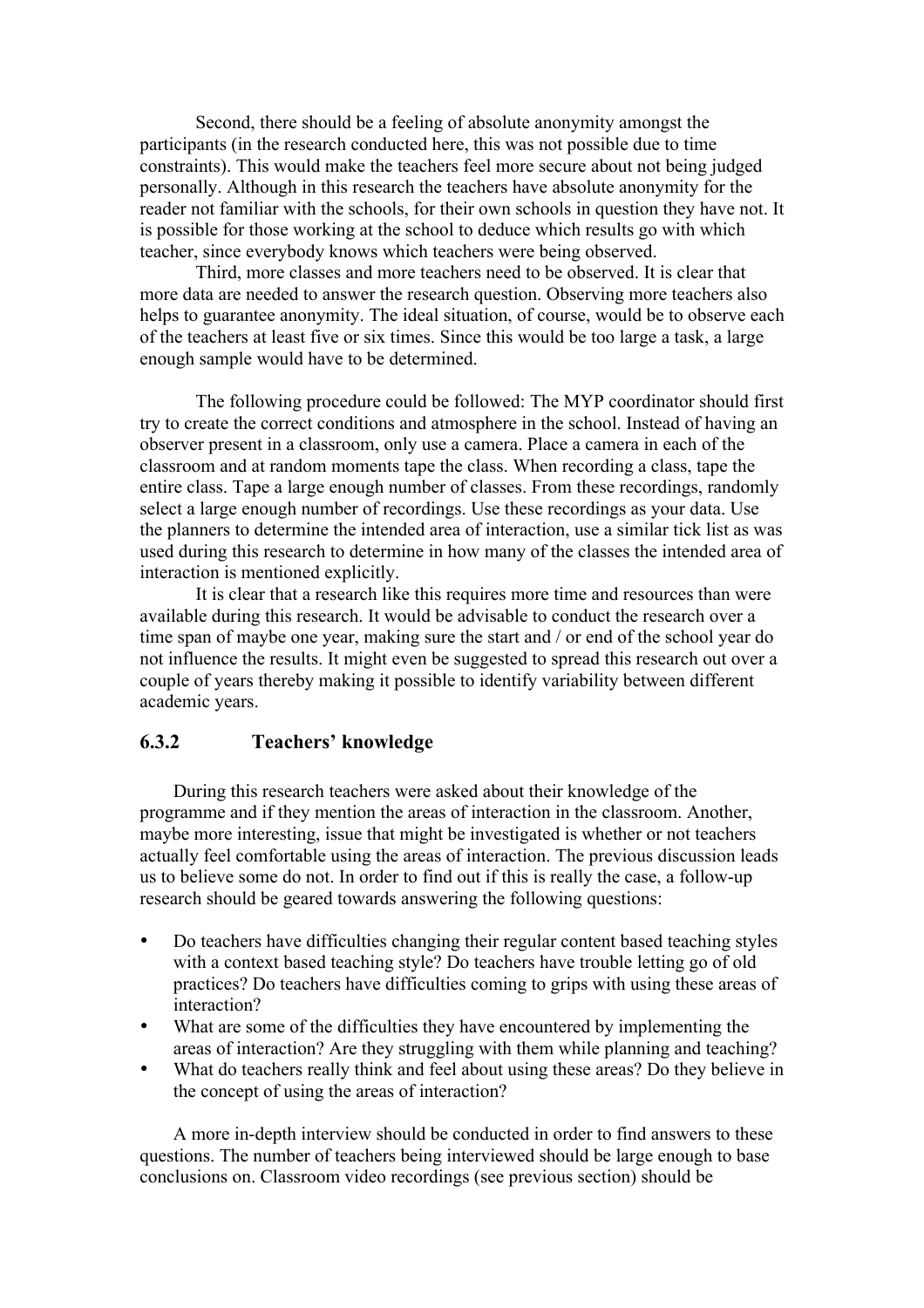discussed with the teachers to get a deeper understanding of their ideas and behavior in the classroom. (Unit) planners should also be discussed with the teachers to find out if and where there might be difficulties. Again, teachers should feel comfortable answering questions like this. Teachers should have the feeling the aim of the research is to improve the programme's implementation in the school and to help the teachers becoming more comfortable and experienced using the areas of interaction. They should not have the feeling they are being scrutinized. Information derived from such an in-depth research could not only benefit the teachers and schools in question, but teachers teaching in the MYP around the world. It would give the IBO more insight into the problems and difficulties arising when trying to implement the programme enabling them to give more and better guidance during their workshops.

### **6.3.3 Students' knowledge**

The next issue to address is the students' knowledge. Only asking students whether or not they can mention the areas of interaction, as was done during this research, does not provide data to conclude anything about the *knowledge* regarding the areas of interaction of the students. In order to get a better understanding of the students' knowledge more research should be conducted. A questionnaire without questions in which there is a specific reference to the areas of interaction should be designed for this purpose. Specific reference to the areas of interaction would lead the students to much and would result in tainted data.

This questionnaire could also be used to the effectiveness of the method in which the students are being informed about the areas of interaction. This could be done by giving students the afore mentioned questionnaire before and after the instruction. This could benefit the school by assessing their own instructional programme. (Based on informal discussions with students at AIS and RLO, students' knowledge and the instruction leave a lot to be desired.)

Once a desired level of understanding of the programme and the areas of interaction has been reached, students would not only benefit more from the programme itself, but could also be used to assess the use of the areas of interaction in the classroom by the teachers.

### **6.3.4 The effectiveness of the programme in general**

Finally, it might also be interesting to find out more about the effectiveness of the use of the areas of interaction in general. This is, however, directly related to the quality of the teaching and the students' knowledge. If the quality of the programme is under discussion, is it possible to find out how effective it is? A school will have to have implemented the programme to its perfection to really make any value judgments about the programme itself and compare it to other forms of education. One way of finding this out would be to have students from various programmes (regular, bilingual, international) do a specially designed test. Comparing the results between the various students might give an insight into their level of knowledge and understanding in general.

### **6.3.5 Conclusion**

Much of the practical application of the areas of interaction is yet unknown. Unfortunately this research has not been able to shed much light on it. It has,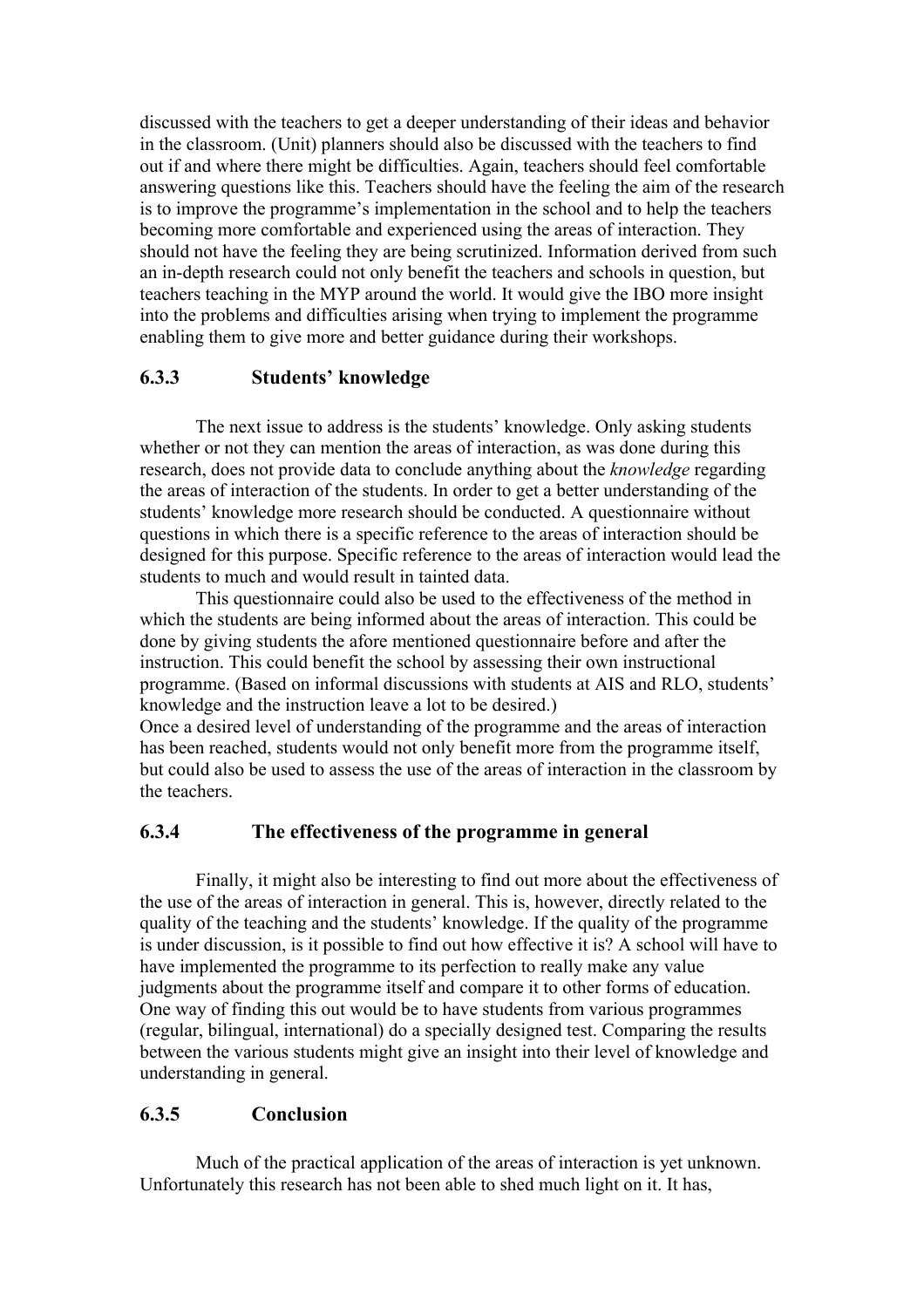however, led to insights which can be used for future research. Already this research has lead to a possible spin-off research at AIS. AIS is looking into a follow up research giving a more in-depth understanding into how the areas of interaction are used by teachers while teaching.

# **6.4 Practical suggestions**

# **6.4.1 MYP coordinator**

Because RLO has such a long history (since the late eighties) with the MYP and AIS, in comparison, just getting started (authorized since 2005), it can be useful for the two MYP coordinators to get in touch and discuss what they can learn from each other.

Furthermore the schools must keep supporting MYP teachers where they can in getting to grips with the MYP principles.

Also it should become normal that the MYP coordinators walk into classrooms whenever they feel the need to see how the teacher is teaching the areas of interaction and how the students react to them. This way the coordinator can, more directly, aid teachers where needed.

Give MYP teachers more time to get used to working with the new unit planners.

# **6.4.2 For researchers**

Make sure that when a similar study is done in future, all students involved understand that filling in a questionnaire at the end of each lesson is still part of the lesson and thus has to be taken seriously. This will prevent students from rushing through the questions and filling in silly answers.

When researching how the areas of interaction are implemented in a school, try to avoid conducting the research at a time when a school is about to be evaluated by the IBO.

Researchers should do a pilot study. This will make clear what problems they might face, like; how do the students and teachers react to the presence of the researcher in class, or do the students fill in the forms seriously?

A large enough group of teachers and students should be researched otherwise little can be said about the data because the numbers of observations are too few. This would result in data that has hardly any validity at all.

The research should be planned well. Sufficient time should allocated to conduct the research. This specifically applies to student educators who have to juggle two roles; teacher and researcher. This makes it difficult to choose freely whose lessons can be observed..

Students should be notified, more clearly than was done this time by their teachers, that they should answer the questions, given to them after each lesson, seriously. Also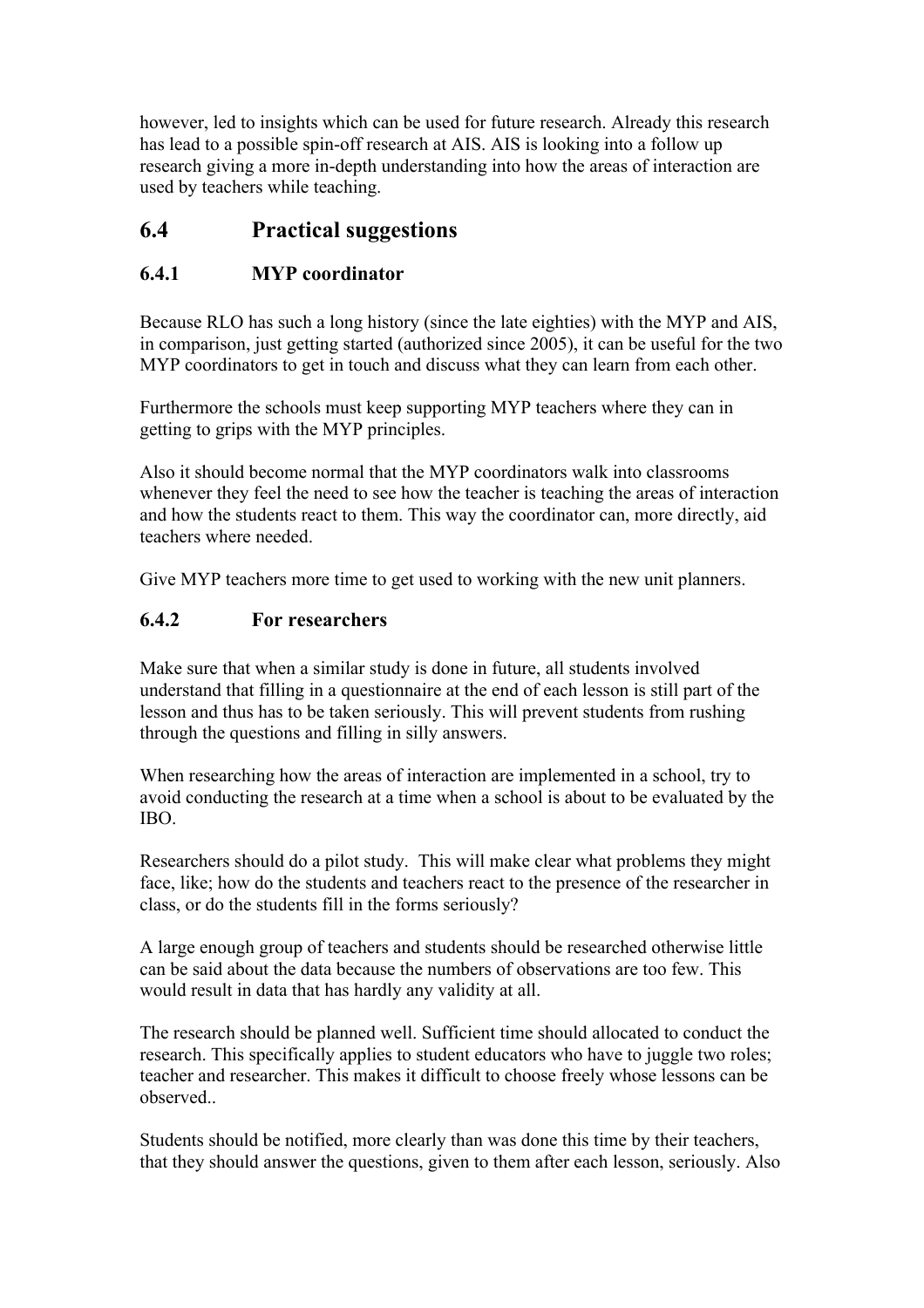at the beginning of the research a deal must be made with all participating teachers that the last ten minutes of their lesson will be reserved for the research.